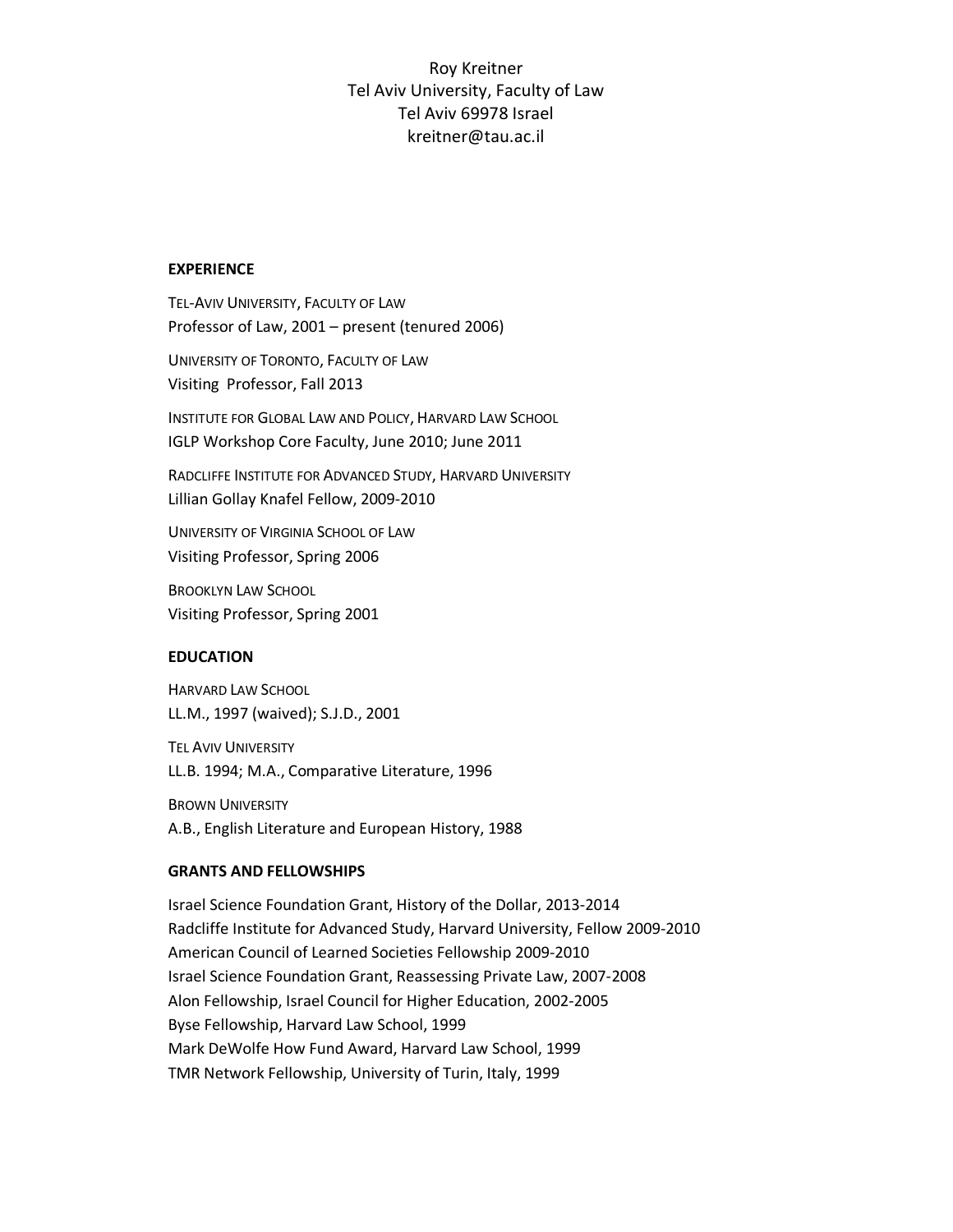# **COURSES**

\*Law and Political Thought; Commercial Transactions; Contracts; Jurisprudence; Legal History Workshop; Legal Meaning of Money; Theories of Contract; Thesis Writers' Workshop; \*History of Capitalism; \*Legal Foundations of the Economy; \*Readings in Legal Theory; Formalism

\* = current courses

# **SERVICE (SELECTED)**

LL.B. Committee (2002-2004; 2013 - ); LL.M. Committee (2012-2014); PhD Committee (2011-2013); Zvi Meitar Center for Advanced Legal Studies, Organizing Committee (2007) and Academic Steering Committee (2007-2009; 2011-2014); Disciplinary Board (2007-2009; 2012 - ); Cegla Center for Interdisciplinary Research in Law, Academic Consulting Committee (2011-2014); Committee on Curricular Reform (2013-2014); Associate Dean for Academic Affairs (2014 - )

# **PUBLICATIONS**

# **BOOKS**

CALCULATING PROMISES: THE EMERGENCE OF MODERN AMERICAN CONTRACT DOCTRINE (Stanford University Press, 2007)

Awarded: *Cromwell Book Prize*, American Society for Legal History, 2007 Reviewed: Mark Tushnet, Book Review (*Calculating Promises*), 39 JOURNAL OF INTERDISCIPLINARY HISTORY 142 (2008) Edward Balleisen, Book Review (*Calculating Promises*), 17 LAW AND POLITICS BOOK REVIEW 705 (2007) A.W. Brian Simpson, Book Review (*Calculating Promises*), 26 LAW AND HISTORY REVIEW 221 (2008) Matthew S.R. Bewig, Book Review (*Calculating Promises*), H-Net Book Review, June 2008

### ARTICLES AND BOOK CHAPTERS

*Legal History of Money*, 8 ANNUAL REVIEW OF LAW AND SOCIAL SCIENCE 415 (2012)

*On the New Pluralism in Contract Theory*, 45 SUFFOLK LAW REVIEW 915 (2012)

*Money in the 1890s: The Circulation of Politics, Economics and Law*, 1 UNIVERSITY OF CALIFORNIA, IRVINE, LAW REVIEW 975 (2011)

*The Character of Legal Theory*, 96 CORNELL LAW REVIEW 671 (2011) (with Hanoch Dagan)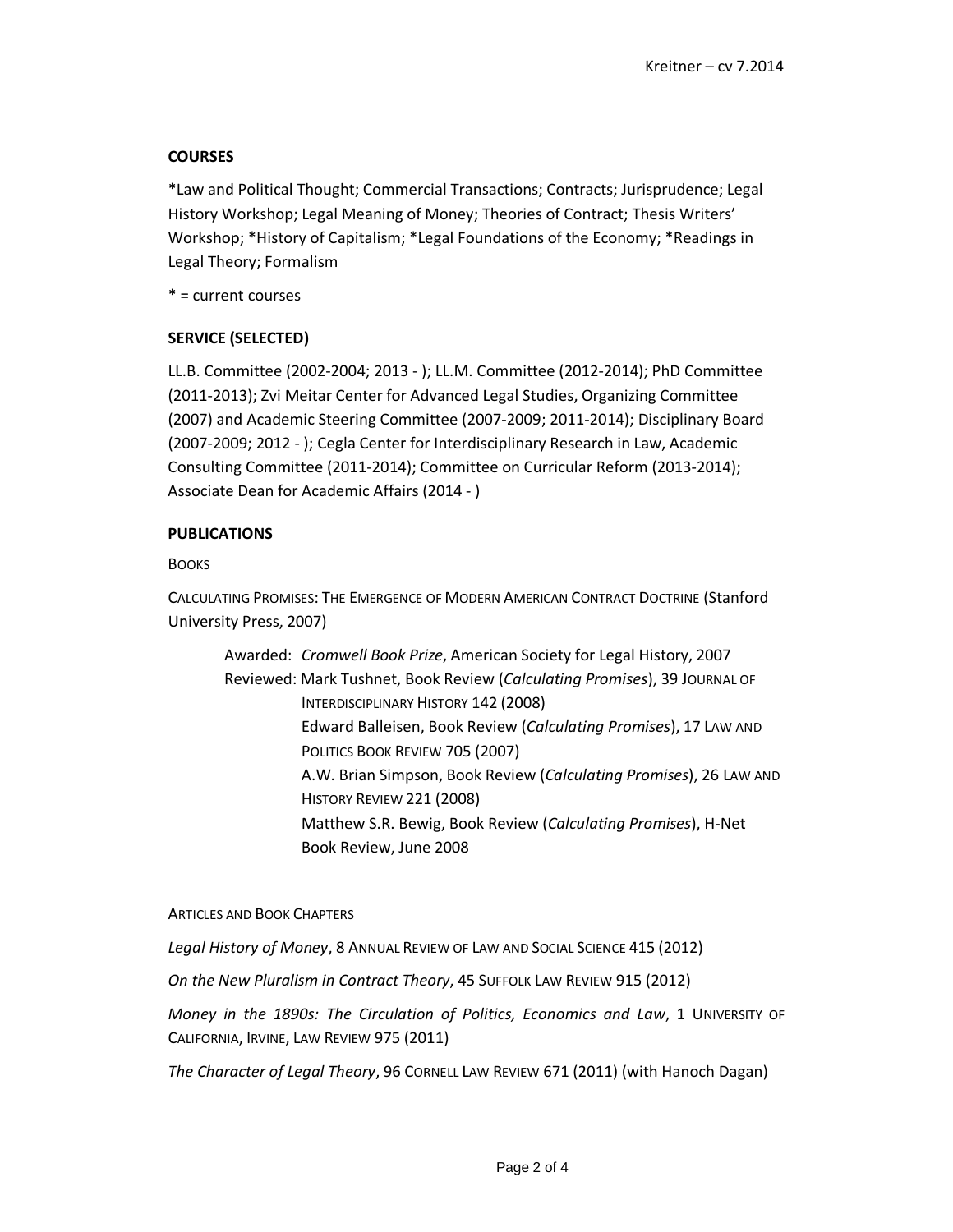*From Financial Innovation to Economic Crisis*, 40 HEBREW UNIVERSITY LAW REVIEW (MISHPATIM) 413 (2011) [Hebrew] (with Efrat Tolkowsky)

*Biographing Realist Jurisprudence*, 35 LAW AND SOCIAL INQUIRY 765 (2010)

*The Jurisprudence of Global Money*, 11 THEORETICAL INQUIRIES IN LAW 177 (2010)

*When Banks Fail: Creating Money and Risk in Antebellum America*, COMMON-PLACE 10:3 (2010).

*Fault at the Contract-Tort Interface*, 107 MICHIGAN LAW REVIEW 1533 (2009)

*Reprinted in* FAULT IN AMERICAN CONTRACT LAW 101 (Omri Ben-Shahar and Ariel Porat eds., 2010)

*The Privacy of Contract*, 104 ZMANIM HISTORICAL QUARTERLY 54 (2009) [Hebrew]

*Partial Damages for Breach of Contract*, 30 TEL AVIV UNIVERSITY LAW REVIEW 265 (2007) [Hebrew]

*The Code and Legal Science: Revisiting the Roots of Codification*, 31 HEBREW UNIVERSITY LAW REVIEW (MISHPATIM) 327 (2007) [Hebrew]

*Justification Between Positivism and Decision*, 7 THEORETICAL INQUIRIES IN LAW 229 (2006)

*Multiplicity in Contract Remedies*, *in* COMPARATIVE REMEDIES FOR BREACH OF CONTRACT 19 (Nili Cohen & Ewan McKendrick, eds., 2005)

*Frameworks of Cooperation: Competing, Conflicting and Joined Interests in Contract and its Surroundings*, 6 THEORETICAL INQUIRIES IN LAW 59 (2005)

*Fear of Contract*, 2004 WISCONSIN LAW REVIEW 429

*The Gift Beyond the Grave: Revisiting the Question of Consideration*, 101 COLUMBIA LAW REVIEW 1876 (2001)

*Speculations of Contract, or How Contract Law Stopped Worrying and Learned to Love Risk*, 100 COLUMBIA LAW REVIEW 1096 (2000)

#### ESSAYS AND REVIEWS

*The Interdisciplinary Party*, 1 CRITICAL ANALYSIS OF LAW 23 (2014) (with Hanoch Dagan)

*Multiple Markets and the Justification of Contract*, 98 IOWA LAW REVIEW BULLETIN 20 (2013)

Law of Contract, in OXFORD ENCYCLOPEDIA OF AMERICAN POLITICAL AND LEGAL HISTORY 188 (Donald T. Critchlow and Philip R. VenderMeer eds., 2012)